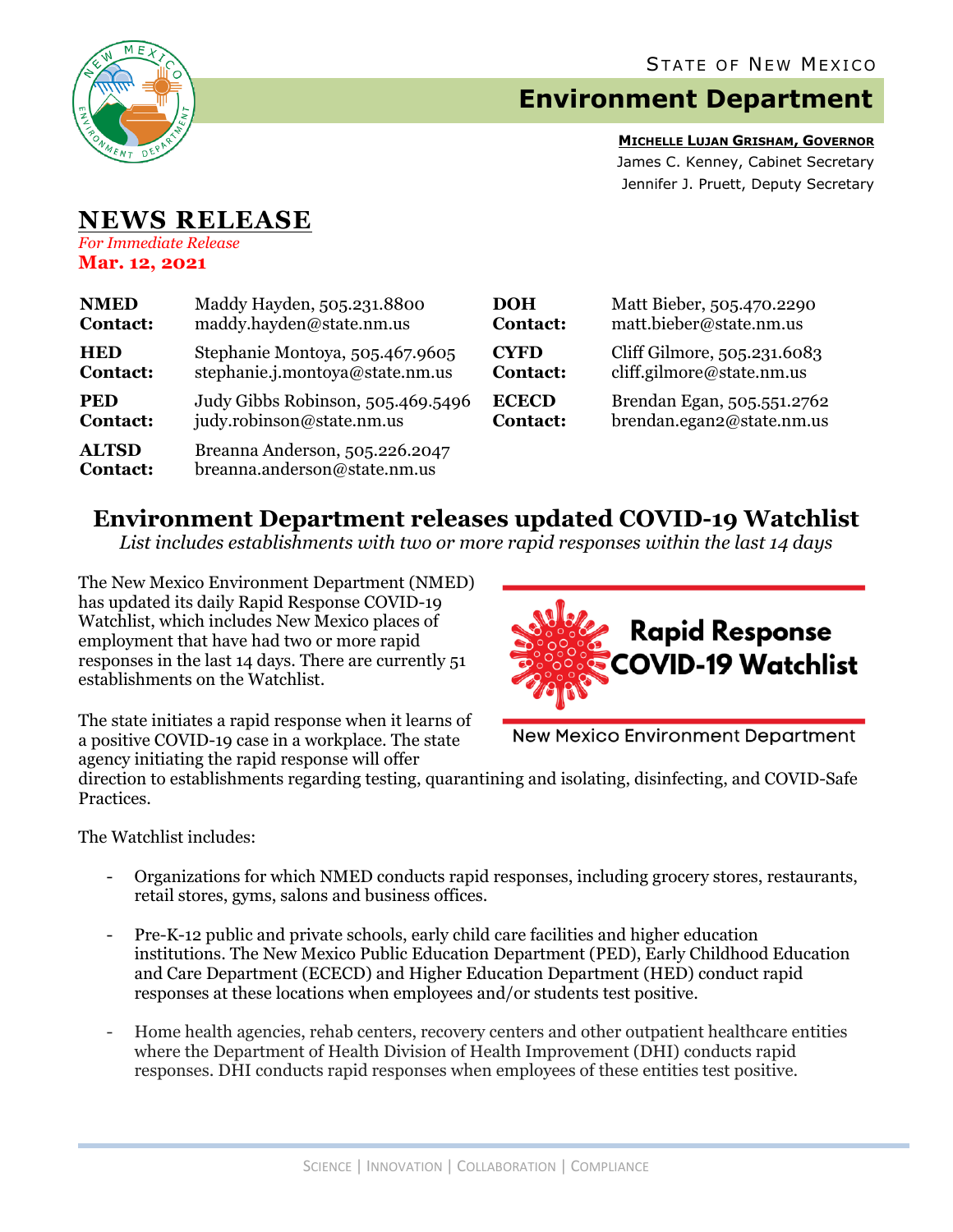- Long-term care facilities, including skilled nursing homes and assisted living facilities where the Aging and Long-Term Services Department (ALTSD) conducts rapid responses when a staff member and/or resident tests positive for COVID-19.
- Children, Youth and Families Department (CYFD) facilities, including residential treatment centers for youth and youth shelters. CYFD conducts rapid responses when staff and/or residents test positive.

The Rapid Response COVID-19 Watchlist allows the public to make more informed decisions when patronizing establishments and also assists NMED's Occupational Health and Safety Bureau and other state and local regulatory agencies in evaluating whether organizations are complying with state public health orders and COVID-Safe Practices. State regulatory agencies may initiate compliance investigations and/or exercise enforcement when establishments fail to adhere to required practices.

The current public health order mandates certain establishments close for two weeks if they have four or more rapid responses within the last 14 days. The closure requirement applies to food and drink establishments, retail spaces, places of lodging, close-contact businesses as defined in the Nov. 13, 2020 public health order, and essential businesses (other than healthcare operations, utility and media services).

When there are four or more rapid responses at a location within 14 calendar days, the New Mexico Environment Department will refer the establishment to the Department of Health, which will evaluate and make the decision on establishment closure. An establishment may be permitted to continue operating if the Department of Health, after consultation with the New Mexico Environment Department, determines that the business is a sole provider of goods or services within a community, or if they have committed to regular surveillance testing of their workforce.

If a school has four rapid responses in a 14-day period, it must close within seven calendar days and remain in remote-only learning for 14 days. Only the individual school that reached the rapid response threshold is required to return to remote learning.

The current Rapid Response COVID-19 Watchlist and closure list, which includes all establishments that have been required to close, are posted [here.](https://www.env.nm.gov/rapid-response-data/)



**New Mexico Environment Department** 

## **Friday, March 12**

| <b>AGENCY</b><br><b>ASSIGNED</b> | <b>NAME</b>                | <b>ADDRESS</b>        | <b>CITY</b>        | <b>COUNTY</b>     | <b>NUMBER OF</b><br><b>RAPID</b><br><b>RESPONSES</b> |
|----------------------------------|----------------------------|-----------------------|--------------------|-------------------|------------------------------------------------------|
| <b>NMED</b>                      | <b>FIRST NATIONAL BANK</b> | 414 10TH ST           | <b>ALAMOGORDO</b>  | <b>OTERO</b>      |                                                      |
|                                  |                            | 6400 WYOMING          |                    |                   |                                                      |
| <b>NMPED</b>                     | ALBUOUEROUE ACADEMY        | <b>BLVD NE</b>        | ALBUQUERQUE        | <b>BERNALILLO</b> | $\mathbf{2}$                                         |
|                                  | <b>ST CHARLES BORROMEO</b> | <b>1801 HAZELDINE</b> |                    |                   |                                                      |
| <b>NMPED</b>                     | <b>SCHOOL</b>              | AVE SE                | <b>ALBUQUERQUE</b> | BERNALILLO2 2     |                                                      |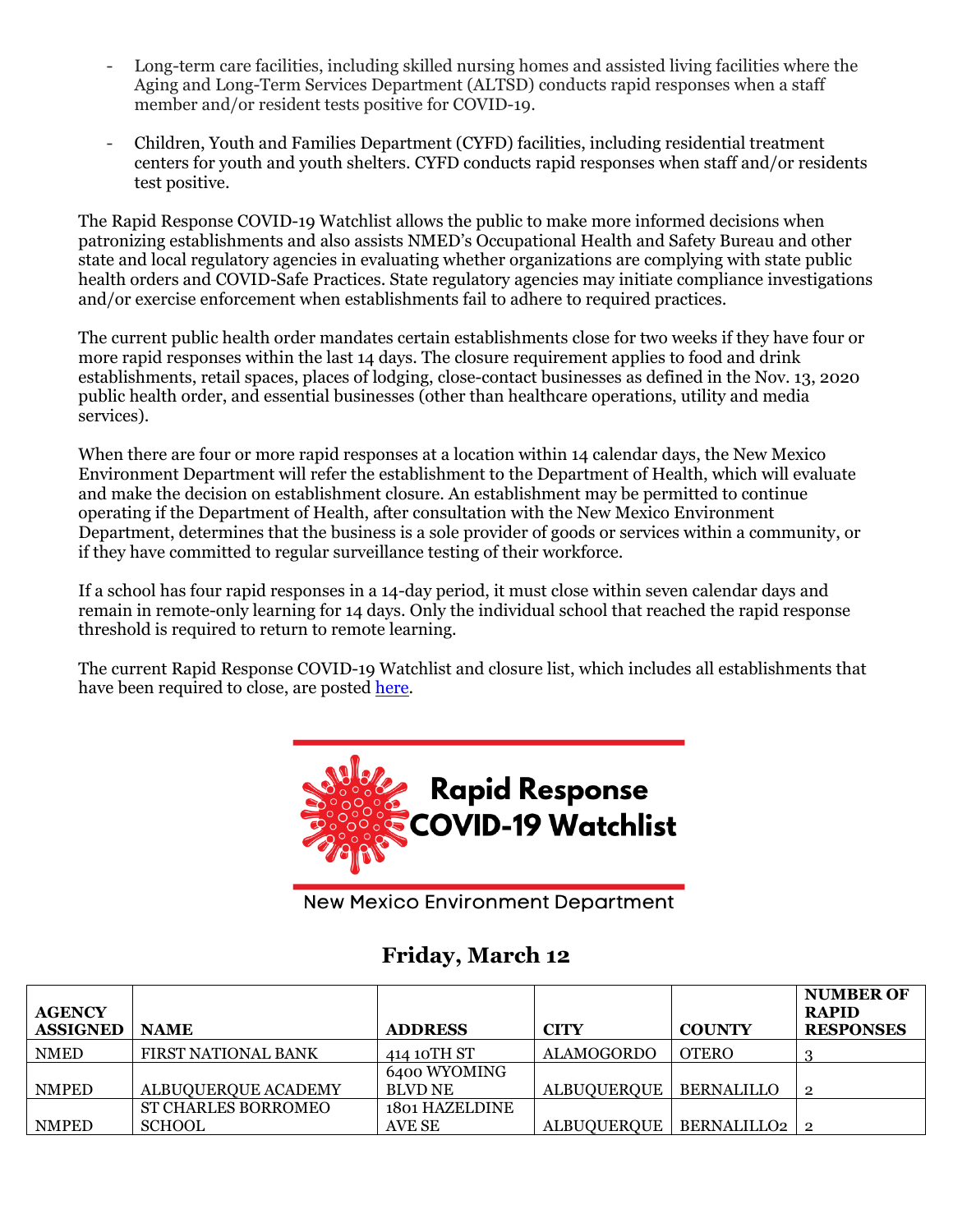|              | <b>VENTANA RANCH</b>                   | <b>6801 VENTANA</b>                   |                    |                   |                |
|--------------|----------------------------------------|---------------------------------------|--------------------|-------------------|----------------|
| <b>NMPED</b> | <b>ELEMENTARY</b>                      | <b>VILLAGE RD NW</b>                  | <b>ALBUQUERQUE</b> | <b>BERNALILLO</b> | $\mathbf{2}$   |
| <b>NMED</b>  | AVIS RENT A CAR                        | 1901 UNIVERSITY<br><b>BLVD NE</b>     | <b>ALBUQUERQUE</b> | <b>BERNALILLO</b> | $\mathbf 2$    |
| <b>NMED</b>  | <b>BUCA DI BEPPO</b>                   | 6520 AMERICAS<br>PKWY NE              | <b>ALBUQUERQUE</b> | <b>BERNALILLO</b> | $\mathbf{2}$   |
|              |                                        | <b>8001 DAYTONA RD</b>                |                    |                   |                |
| <b>NMED</b>  | <b>CITY OF ALBUQUERQUE</b>             | $\ensuremath{\text{NW}}$              | <b>ALBUQUERQUE</b> | <b>BERNALILLO</b> | $\overline{2}$ |
| <b>NMED</b>  | <b>ENTERPRISE RENT-A-CAR</b>           | 3400 UNIVERSITY<br>BLVD SE # K        | <b>ALBUQUERQUE</b> | <b>BERNALILLO</b> | $\overline{2}$ |
| <b>NMED</b>  | ESTRADA DEVELOPMENT LLC                | 535 MUSCATEL<br>AVE NE                | <b>ALBUQUERQUE</b> | <b>BERNALILLO</b> | 3              |
| <b>NMED</b>  | NANOCOOL LLC                           | 2525 ALAMO AVE<br><b>SE</b>           | <b>ALBUQUERQUE</b> | <b>BERNALILLO</b> | 3              |
|              | NORC AT THE UNIV OF                    | 10500 COPPER                          |                    |                   |                |
| <b>NMED</b>  | <b>CHICAGO</b>                         | AVE NE # A1                           | <b>ALBUQUERQUE</b> | <b>BERNALILLO</b> | $\mathbf 2$    |
| <b>NMED</b>  | OSO BIOPHARMACEUTICALS<br><b>DIV</b>   | 4401 ALEXANDER<br><b>BLVD NE</b>      | <b>ALBUQUERQUE</b> | <b>BERNALILLO</b> | $\mathbf{2}$   |
| <b>NMED</b>  | PREMIER DISTRIBUTING CO                | 4321 YALE BLVD<br><b>NE</b>           | <b>ALBUQUERQUE</b> | <b>BERNALILLO</b> | 3              |
| <b>NMED</b>  | <b>SMITH'S FOOD &amp; DRUG CTR</b>     | 8301 GOLF<br><b>COURSE RD NW</b>      | <b>ALBUQUERQUE</b> | <b>BERNALILLO</b> | $\bf 2$        |
| <b>NMED</b>  | <b>URBAN EATERY</b>                    | 2119 MENAUL<br><b>BLVD NE</b>         | <b>ALBUQUERQUE</b> | <b>BERNALILLO</b> | $\overline{2}$ |
|              |                                        | 5650 UNIVERSITY                       |                    |                   |                |
| <b>NMED</b>  | <b>WOODRIDGE PRODUCTIONS</b>           | BLVD SE #B                            | <b>ALBUQUERQUE</b> | <b>BERNALILLO</b> | $\overline{2}$ |
| <b>ECECD</b> | MONTESSORI ONE<br>PRESCHOOL ACADEMY    | 9360 HOLLY AVE<br><b>NE</b>           | <b>ALBUQUERQUE</b> | <b>BERNALILLO</b> | $\mathbf{2}$   |
|              | SOUTHWEST CHILD CARE                   | 4802 WYOMING                          |                    | <b>BERNALILLO</b> |                |
| <b>ECECD</b> | <b>WYOMING</b>                         | <b>NE</b>                             | <b>ALBUQUERQUE</b> |                   | $\mathbf 2$    |
| DHI          | HOME CARE ASSISTANCE                   | 11000 SPAIN<br><b>ROAD NE SUITE B</b> | <b>ALBUQUERQUE</b> | <b>BERNALLILO</b> | $\overline{2}$ |
| <b>HED</b>   | UNIVERSITY OF NEW MEXICO               | 1 UNIVERSITY<br><b>BLVD</b>           | <b>ALBUQUERQUE</b> | <b>BERNALILLO</b> | $\overline{2}$ |
| <b>NMED</b>  | ANGEL FIRE RESORT                      | 10 MILLER LANE                        | ANGEL FIRE         | <b>COLFAX</b>     | 3              |
| <b>NMPED</b> | YUCCA ELEMENTARY                       | 900 NORTH 13TH<br><b>ST</b>           | <b>ARTESIA</b>     | <b>EDDY</b>       | $\mathbf{2}$   |
| <b>NMED</b>  | <b>WALMART SUPERCENTER</b>             | 604 N 26TH ST                         | <b>ARTESIA</b>     | <b>EDDY</b>       | $\overline{2}$ |
| DHI          | ARTESIA FAMILY HEALTH<br><b>CENTER</b> | 1105 MEMORIAL<br><b>DRIVE</b>         | <b>ARTESIA</b>     | <b>EDDY</b>       | $\overline{2}$ |
| DHI          | AAA HOME CARE                          | 1102 WEST<br><b>CHAVEZ AVENUE</b>     | <b>BELEN</b>       | <b>VALENCIA</b>   | $\overline{2}$ |
| <b>NMPED</b> | CARLSBAD HIGH                          | 3000 WEST<br><b>CHURCH</b>            | <b>CARLSBAD</b>    | <b>EDDY</b>       | $\mathbf{2}$   |
|              | CARLSBAD INTERMEDIATE                  | 800 WEST                              |                    |                   |                |
| <b>NMPED</b> | <b>SCHOOL</b>                          | <b>CHURCH</b>                         | <b>CARLSBAD</b>    | Eddy              | $\overline{2}$ |
| <b>NMED</b>  | <b>WESTERN COMMERCE BANK</b>           | 127 S CANYON ST                       | <b>CARLSBAD</b>    | <b>EDDY</b>       | 3              |
|              | <b>GOOD LIFE SENIOR LIVING</b>         |                                       |                    |                   |                |
| <b>ALTSD</b> | AND MEMORY CARE -<br><b>CARLSBAD</b>   | 601 & 801 W<br><b>CHERRY LANE</b>     | <b>CARLSBAD</b>    | <b>EDDY</b>       | 5              |
|              |                                        | 810 JAMES                             |                    |                   |                |
| <b>NMPED</b> | <b>CLOUDCROFT ELEMENTARY</b>           | <b>CANYON HWY</b>                     | <b>CLOUDCROFT</b>  | <b>OTERO</b>      | $\mathbf{2}$   |
| <b>NMPED</b> | <b>FARMINGTON HIGH</b>                 | 2200 SUNSET AVE                       | <b>FARMINGTON</b>  | <b>SAN JUAN</b>   | $\bf 2$        |
|              |                                        | 22500 S HIGHWAY                       |                    |                   |                |
| <b>NMED</b>  | STAHMANNS INC                          | 28<br><b>680 N MOTEL</b>              | <b>LA MESA</b>     | <b>DONA ANA</b>   | $\bf 2$        |
| <b>NMED</b>  | <b>CITY OF LAS CRUCES</b>              | <b>BLVD</b>                           | <b>LAS CRUCES</b>  | <b>DONA ANA</b>   | $\mathbf{2}$   |
| <b>NMED</b>  | <b>CITY OF LAS CRUCES</b>              | 700 N MAIN ST                         | <b>LAS CRUCES</b>  | <b>DONA ANA</b>   | $\overline{2}$ |
|              |                                        |                                       |                    |                   |                |